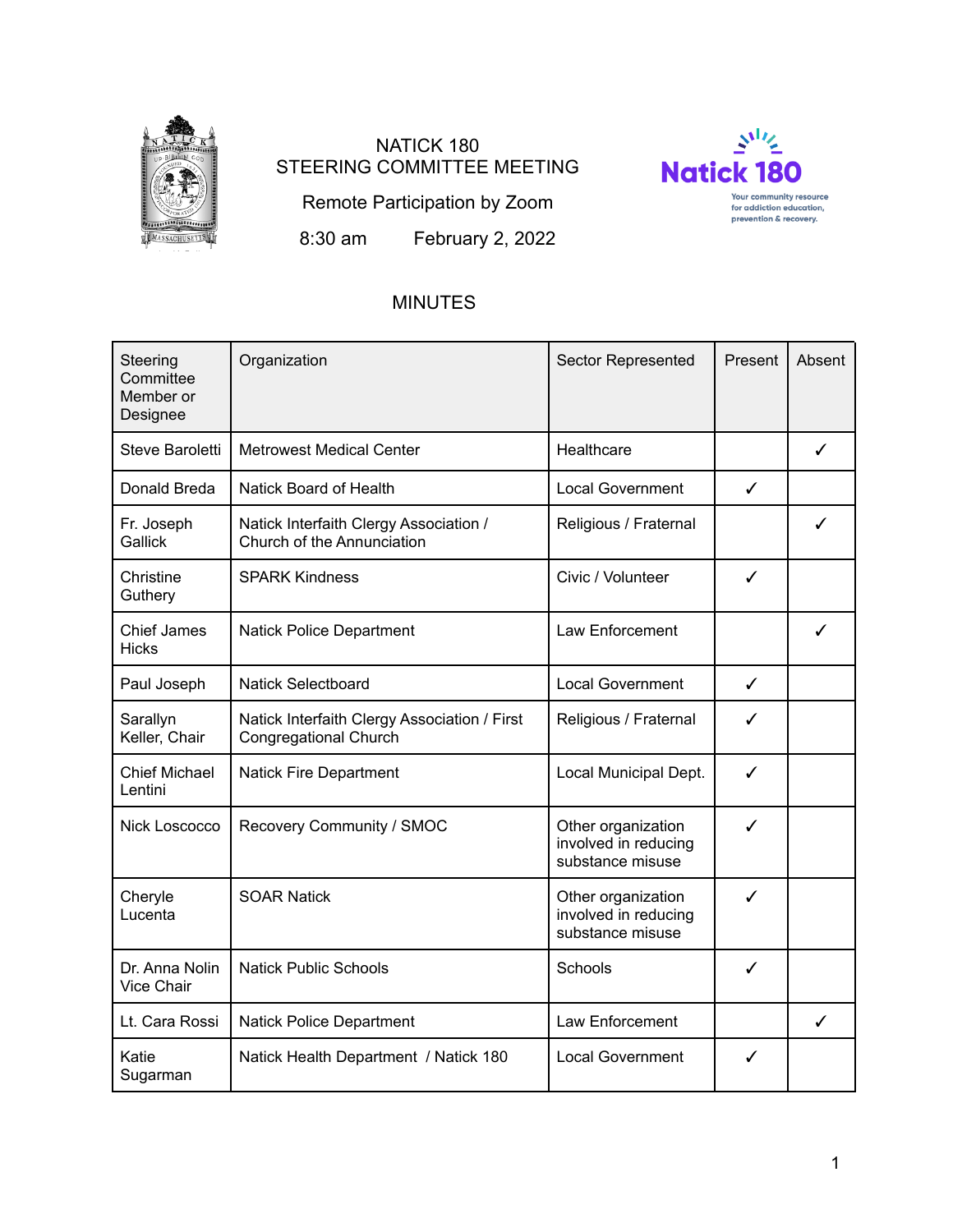| Michael<br><b>Boudreau</b> | Natick Health Department                                       | <b>Local Government</b> |  |
|----------------------------|----------------------------------------------------------------|-------------------------|--|
| Staff                      |                                                                |                         |  |
| Lizzy Chalfin              | Natick Health Department / Natick 180                          | Local Government        |  |
| <b>Astrid Dretler</b>      | Natick Health Department / Natick 180                          | <b>Local Government</b> |  |
| Member(s) of<br>the Public |                                                                |                         |  |
| Chad Howard                | <b>Natick Police Department</b>                                | Law Enforcement         |  |
| Sonja Wagner               | Natick Police Department (Advocates Jail<br>Diversion Program) | Law Enforcement         |  |

# **Link to Meeting PowerPoint:**

[https://docs.google.com/presentation/d/1twv87v8A6o\\_aYGjaRDAa7OUDwBXM2wwP/edit#slide](https://docs.google.com/presentation/d/1twv87v8A6o_aYGjaRDAa7OUDwBXM2wwP/edit#slide=id.p1)  $=$ id.p1

Agenda

- **Citizens' Concerns**: None.
- Vote on **January 5, 2022 Steering Committee meeting minutes**
	- Meeting minutes were accepted with one small edit about the Selectboard exploring partnering with the EDC on workforce development. A motion was made to approve the minutes, seconded, and then approved by majority vote.
- Natick 180 Updates and Announcements since January 2021 Steering Committee (SC) meeting:
	- **Quarterly Coalition Meeting**
		- Due to a scheduling conflict, Natick 180 requested a date change for the Quarterly Coalition-Wide meeting. After a conversation with the Steering Committee, it was proposed and agreed upon to move the meeting to March 10th from 5:30 - 7:00 PM ET.
		- The focus of the Coalition meeting will be youth involvement in the Coalition, specifically building connections between youth and adults. This meeting will include spotlighting NATI's work so far this year and hearing from youth about their goals for the future. This youth input into the Coalition's work will pair nicely with upcoming data being collected by the NPS adolescent health survey, youth and parent focus groups on substance use, key stakeholder interviews on substance use, and the Natick 180 parents survey. These activities will provide helpful information for strategic planning that will take place later this year as the Coalition prepares for the next and final year of the DFC grant. These activities will also help the Coalition plan for the role of youth in the Coalition going forward.
		- NATI youth have shared that they prefer to have this meeting in person, so we will plan to hold the meeting in a hybrid format to accommodate all attendees. The meeting will likely take place in a Town Hall meeting space and Natick 180 will survey how attendees plan to attend the meeting so the appropriate technology and meeting space can be made available.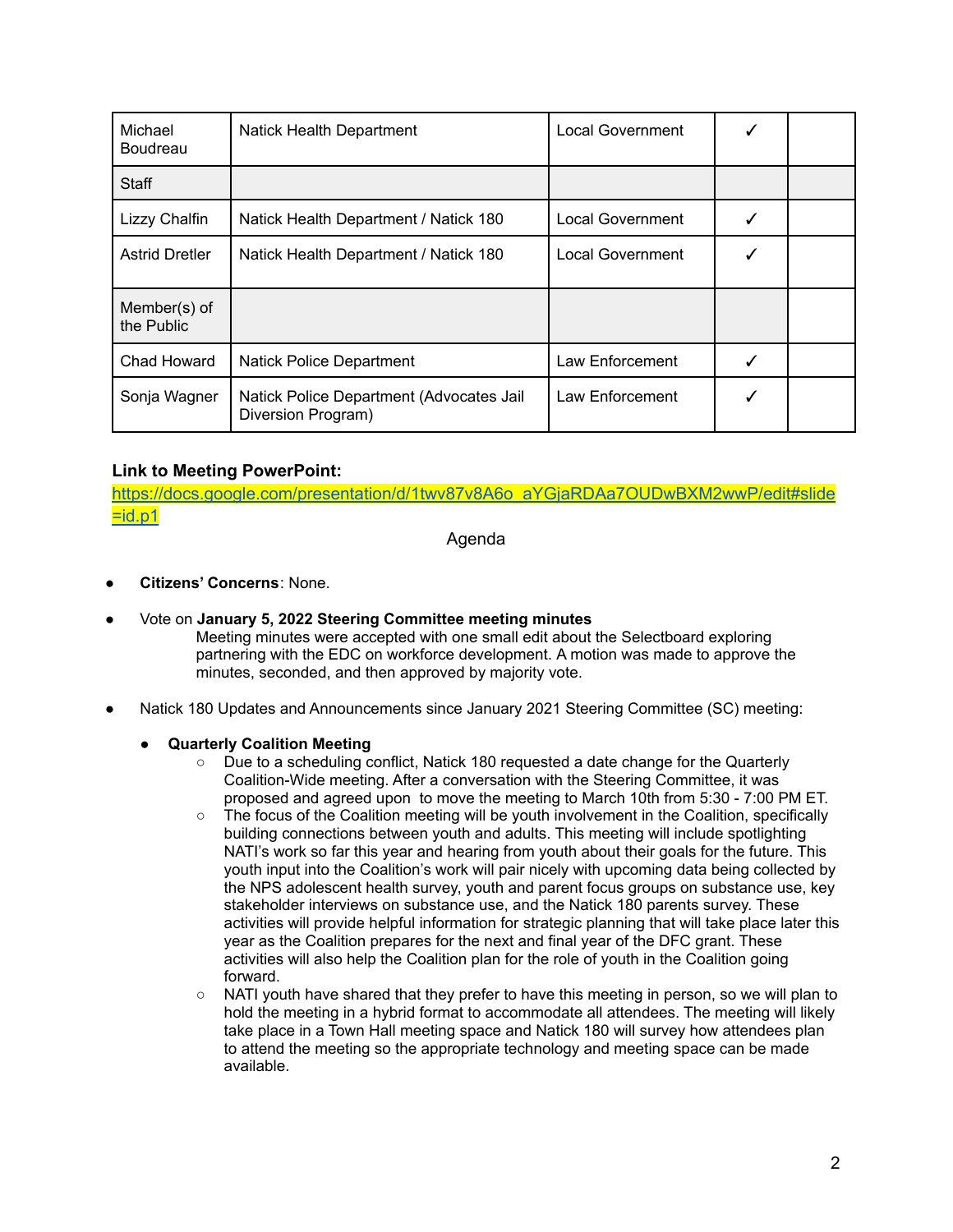# **● Program RISE Van**

○ The Natick Board of Health approved providing syringe services on the Rise On Van in Natick. The van will soon be in Natick, providing both general medical care as well as harm reduction services such as syringe service exchange. Natick 180 is currently working with the Natick Housing Authority to have the van available at their housing locations.

# ● **Families for Depression Awareness Event: "Addressing Family Stress and Depression"**

- This event was held on January 19th from 7:00 8:15 PM ET. About 25-30 people attended and the feedback was very positive. Natick has several upcoming events scheduled with Families for Depression Awareness.
- 3/15 Teen Depression Workshop; 3/29 Teen Stress Survival Guide; 4/28 Communication workshop

# ● **LABW**

○ The most recent "Learn A Better Way" workshop was completed at the end of January 2022. The next 10 week workshop is scheduled to begin on Wednesday, March 9th. Natick 180 is beginning to advertise this next workshop series now.

# ● **Playful Parenting Workshop**

- $\circ$  Larry Cohen, Pd.D. will be leading a Playful Parenting Workshop with families of youth ages 0-12. This workshop will take place on 6 evenings between March and April 2022.
- The Coalition wants to reach additional caregivers and youth age demographics so that protective factors against substance use and mental health issues can be built up among the youngest youth in the community. The plan is for this initial workshop to be a pilot, and then caregivers in the community can continue to lead and take ownership of the playful parent curriculum going forward. This will provide sustainability for the programming and allow it to reach more families.

## **● Youth Mental Health First Aid Trainings**

Natick 180 held two training sessions at the end of January. Members of the general public participated on the evenings of January 25-26th virtually and staff at the Natick Community Organic Farm participated in the training virtually on January 28th. A total of 20 people were trained and provided positive feedback. Natick 180 continues to collect names of people interested in an upcoming training. The Natick Community Organic Farm has requested to also have Narcan training in the near future.

# ● **INTERFACE Referral Service**

- $\circ$  This service is temporarily pausing accepting new clients between now and February 22nd in order to meet the increase in demand.
- Natick community partners want to develop collaborative messaging about what services are currently still being offered while INTERFACE is on pause. The Behavioral Health Partners of Metrowest is a new hub model for several different agencies in the Metrowest area and they also provide treatment navigation services. While INTERFACE is on pause, community partners will be sharing consistent information about Behavioral Health Partners of Metrowest and Metrowest Care Connects.

# ● **Additional Updates**

- **Team Sharing** [\(https://www.teamsharinginc.org/](https://www.teamsharinginc.org/)), a local non-profit that supports parents who have lost a child to substance use disorder, is working to have an overdose awareness specialty license plate available in MA. This requires people to pre-register for the license plate and once 750 signatures/sign-ups are collected the plate can be printed and publicly available. Proceeds from paying for the license plates will go to Team Sharing and the specialty license plate itself will help raise awareness.
- **Natick High School's Equity Co-Op Day and Wellness Fair** is taking place on March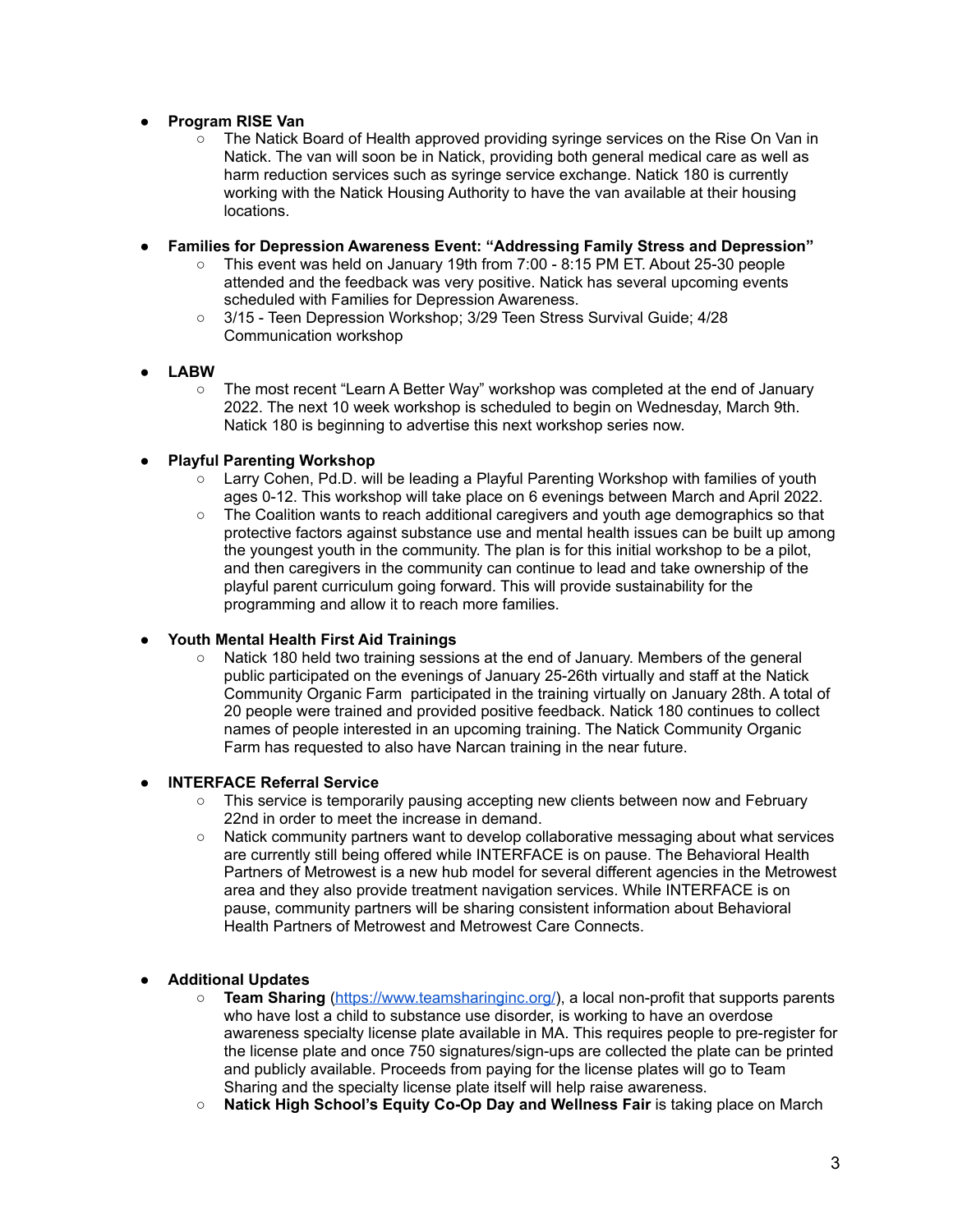17th. A trainer from our consultant partner, Human In Common, will be a presenter at the Equity Co-Op portion of the day. Natick 180 and NATI will participate in the Wellness Fair in the afternoon.

- Town department reports:
	- **Natick Police and Fire Departments**
		- Year to date in 2022 there has been 1 nonfatal overdose in town. This time last year there were 6 overdoses. The individual who overdosed was a student at Natick High School who consumed a large amount of cough suppressant. Narcan was not used on site, but was administered at the hospital.
		- End of year overdose totals for the past several years are as follows: 2019 (45) overdoses); 2020 (37 overdoses); 2021 (34 overdoses, 7 of which were fatal). 2021 had more fatal overdoses than any other year on record.
		- Narcan traditionally is a 4 mg dose. A new 8 mg dose has recently become available. Since this higher dose can cause people to experience worse withdrawal symptoms, more disorientation, and dangerous physical reactions the 8 mg dose will only be piloted by the fire department for now. At this time, all other Narcan in the community will be 4 mg doses. Currently there are no other neighboring communities known to be using the 8 mg dose.

# ○ **Natick Public Schools**

- The schools have completed social-emotional, wellness, race, and culture benchmark surveys for students in grades 2-5 and 6-12. Comprehensive summary reports are now available and will be reported on during the February 7th School Committee Meeting.
- General results show that progress was made in race and culture. Students report a lot more conversations about race and culture in their classes than ever before, but students do want these conversations to be more integrated into classes and not just mentioned. Faculty report that they are talking about race and culture more; however, they are still uncomfortable leading these discussions and adapting to these topics being raised in class without preparation. General results show that for social-emotional wellness which surveyed students in grades 3-5 and 6-12, students report that they are sometimes sad and/or frustrated, but mostly able to overcome these feelings which indicates good emotional regulation. The grit and resilience scale showed that students are struggling and not able to overcome these issues. This is in line with the rise in school phobias that have been observed.
- The schools are trying to strike a balance in amplifying students' confidence and resilience, while also preparing students well for the future (ie: in order to address midterms and the stress that comes with them, the schools have reduced the number of midterm exams given).
- The next benchmark will be in March 2022 and be a deeper dive screen of students with elevated indicators. All students whose screening indicates that more support is needed will get individualized support plans.
- The Superintendent is concerned about Pre-K 1st graders because they cannot be surveyed. We know from classroom interactions that basic social skills development and regulation skills are currently lacking as well as knowing how to be together and comfortable in community. Next academic year additional staff will be brought into these grades to help these younger students. It is also a goal to weave more art,music, social justice, social studies, etc. into the guidance curriculum. Connections are being made with the Peacemakers about how their curriculum could be applied to other schools. The Open Circle curriculum is no longer being implemented.

## **○ Natick Health Department** -

- The Health Department is working to order more Narcan.
- A Metrowest Health Foundation grant was awarded allowing the Health Department to collaborate with 3 other neighboring towns to purchase self-test kits. These kits will be made available to ask risk groups such as those served by the senior center and housing authority. Additional kits will be made available to the general public too.
- There is a temporary mask mandate in Natick from Jan 17th to Feb 28th.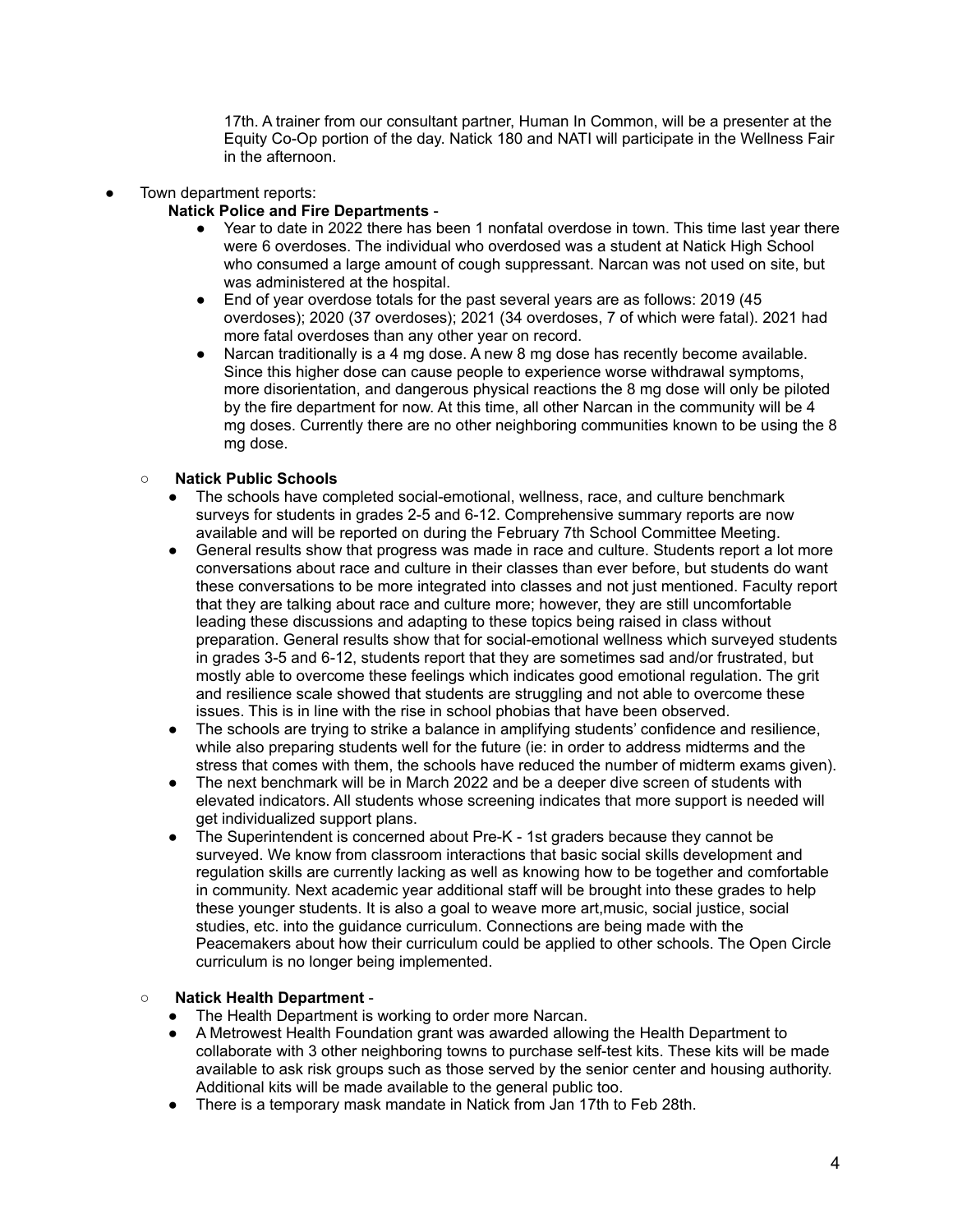- The new Administrative Assistant was Narcan trained this week. Jessica Cliff started in the Health Department this week. There is still an opening for the Public Health Nurse, and Jane Anderson the Environmental Health Agent is retiring in March.
- **Natick Selectboard**
	- No new updates to share.

Community reports:

- **MetroWest Medical Center** Tabled, not present.
	- The Coalition is still working to identify a new representative from the hospital network on the Steering Committee.
	- Staff will also be meeting with Newton-Wellesley Hospital soon to see if they could identify a representative for the Steering Committee.

#### ○ **SOAR Natick**

• The group is in the process of accepting grant applications. They are also accepting scholarship applications for the high school's Class of 2022.

#### ○ **SPARK Kindness**

- SPARK has also noticed some of the challenges shared by the schools, and will continue to develop programming and resources that focus on resilience, race/culture, and mental health support.
- Many programs are scheduled for the month of March March 8th How to Connect and Communicate with Children and Teens: What Do You Say?; March 22nd Understanding Eating Disorders: What Parents/Caregivers Need to Know. SPARK is also co-sponsoring two events hosted by the Morse Institute Library - March 11th Understanding Teen Depression Workshop; March 29th Teen Stress Survival Guide Workshop.
	- $\circ$  The eating disorders event will be a panel discussion. SPARK is also collaborating with a new student-led promoting body positivity group made up of 18 NHS students for the planning of this event. The hope is to have future programs on this topic. Future programs could include a for students by students event on eating disorders.
- SPARK has been talking with the schools and guidance department about supporting mental health issues.

#### ○ **Natick Interfaith Clergy Association -**

This group was highly involved in planning the MLK event on January 17th. While the event was all-virtual due to COVID-19, it was still very powerful, well-done, and received positive feedback.

## ○ **Recovery community -**

- During the winter months, many folks who do not typically participate in events start to attend events and some of the regular participants stop coming. This is a trend that has been observed over time.
- They are trying to bring back more programming that was available at SMOC before COVID-19 (mainly in person offerings). They are grateful to SOAR Natick for their support and grant funds to help make their programming more robust.
- A request was made to have the local recovery community come and be guest speakers for the high school health classes sometime in March.

## **● Local and statewide policy updates:**

**●** The initial Policy Action Team meeting was held on January 18th and went well. Both youth and adults in the community were involved in the meeting and will serve on this action team. The next action team meeting will be scheduled for mid-late March. The intention of this group is to vet and research and policy requests that come in, connect with legislators, take a stance on policy issues, etc. Natick 180 wants to make sure that we are consistent in policies